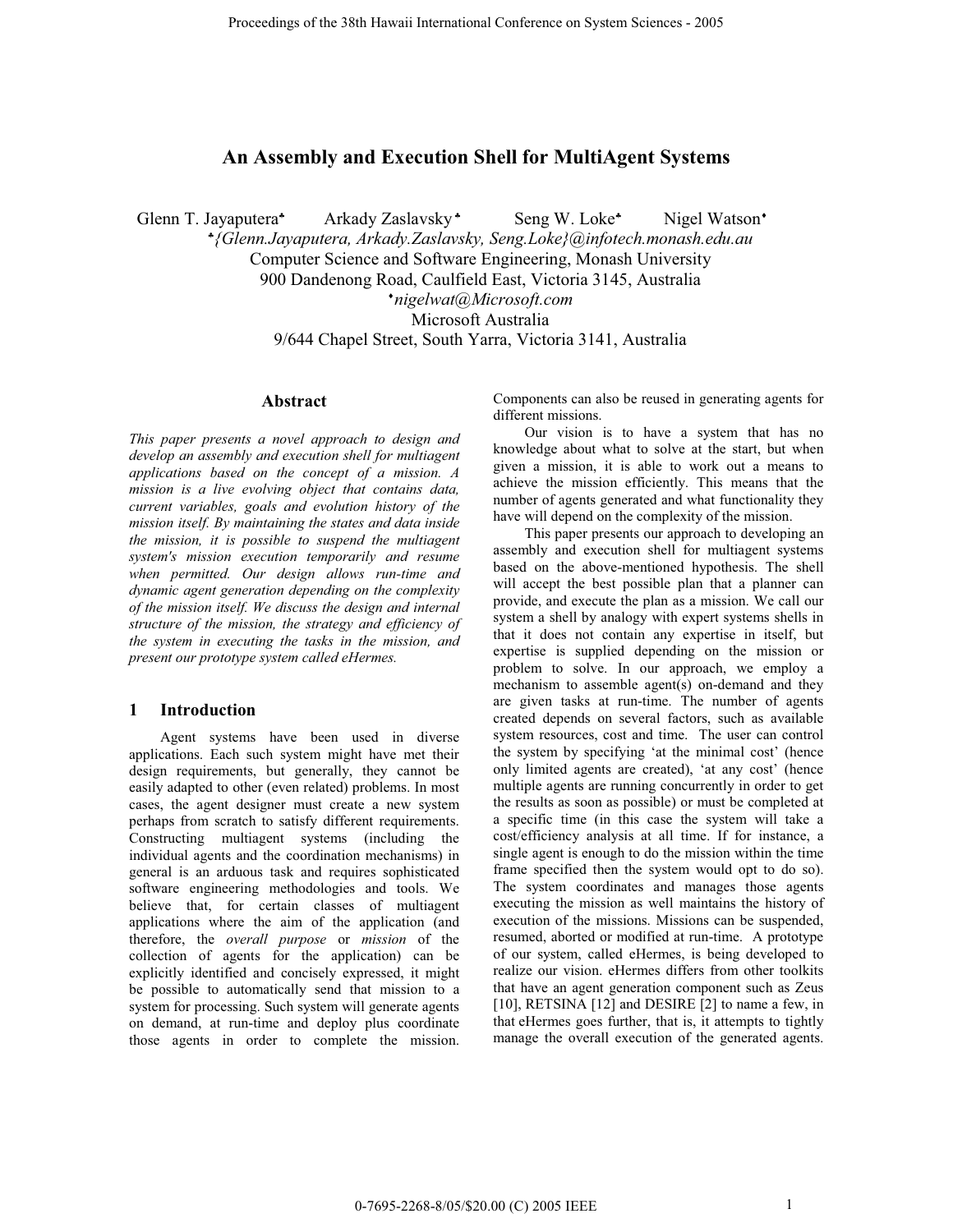The rest of this paper is organized as follows. Section 2 presents the notion of the mission. We explain in detail our task decomposition model, strategies to execute the model safely and in parallel, the component that allow tasks to exchange their data and the component that maintains the history and data state of the task decomposition model. In Section 3 we describe our prototype system eHermes. We present in this section, eHermes conceptual diagram as an agent shell system, as well as its behaviour as soon as a request is supplied to it. Section 4 presents related work. Finally, we conclude with future work in Section 5.

# **2 The Mission Concept**

The mission is the central idea of our work. We define a mission not only as the goal that a system must carry out rather as a "living" object that does not only encapsulate the objective of the mission but the whole evolution of that mission.

In our vision, a mission object should not only contain simple executable instructions to achieve a goal (such as SELECT statements in an SQL environment), rather should maintain the complete lifecycle of the mission itself, and this includes:

- 1. The plans and their evolution from the start of the mission to the final stage (mission completion).
- 2. Data and states of the mission are preserved.
- 3. Information about which agents are working in the mission at various states is preserved. We believe this is important because:
- (a) If the mission failed in its first run then it can be re-executed from the point just before the failure occurred. Normally, when a failure has occurred, the planner modifies (that is not re-plan) the current plan and gets it re-executed. Since the new plan has some similarities with the previous one then by avoiding the re-execution of tasks that were successfully executed in the previous run, we can make the system to achieve the goal faster and hence economically (because we do not need to reexecute those completed task again).
- (b) The history of the mission being executed (included its successes and failures) is too valuable to be disposed. This is because such information might contain some important knowledge/information that the planner can use in future planning so that it can generate a better plan.

Our mission object comprises three major components: Task Decomposition Diagram (TDG), Mission Data Space (MDS) and Mission Execution History (MEH). The TDG is the structural representation of a plan. It lays out all the tasks (and their inter-relationships) that need to be carried out for a mission. The MDS is the component that provides a place for the tasks to interchange their results during the

execution. Finally, the MEH is the component that maintains the execution history and the mission's states and data of each run.

#### **2.1 Task Decomposition Graph (TDG)**

In order to respond to the user's request, a set of tasks needs to be performed. These tasks are normally inter-related, and typically, have to be executed in a certain sequence in order to obtain a valid result. Therefore, these tasks and their inter-relationships must be represented in a non-ambiguous manner for software agents to understand and perform the tasks as intended. This representation is called Task Decomposition Diagram (TDG). TDG is a Direct Acyclic Graph (DAG) where the nodes represent the tasks that need to be performed and the links represent the interrelationships between tasks. Our formal full formal definition of the TDG is presented in [8], the following summary is presented to help the reader to understand the discussion on this paper:

**Definition 1.** A task  $t$  is a tuple of the form  $(u, n, y)$ , *s, o)* where:

- *U* is a set of unique IDs and  $u \in U$ ,
- *N* is a set of locations at which a task must be performed and  $n \in N$ ,
- *Y* is a set of task types, which is *{Primitive, Compound*} and  $y \in Y$ ,
- *S* is a set of task statuses, which is *{Completed, Pending, InProgress, Failed, Aborted, Assigned},*
- *O* is a set of functions that a task will execute and *o*∈ *O*

A task has a status *Completed* when it has been successfully executed, *Pending* when it has not been executed nor assigned to any agent, *InProgress* when it is being executed, *Failed* when it has failed being executed, *Aborted* when it is stop in the middle of execution and *Assigned* when it has been assigned to an agent but the agent has not started the execution.

A task will be typed as *Primitive* when it represents a basic action that an agent can perform directly, and will be typed as *Compound* when:

- (i) It is a complex task that can be broken down into a number of smaller tasks which can be primitive tasks and/or compound tasks
- (ii) It contains some complex operational constructs, such as merging or filtering intermediate results during the execution.

A link between two tasks represents the relationship that holds between those two tasks, and its definition is as follow:

**Definition 2.** A link l is a tuple of the form  $(t_i, t_j, q)$ , where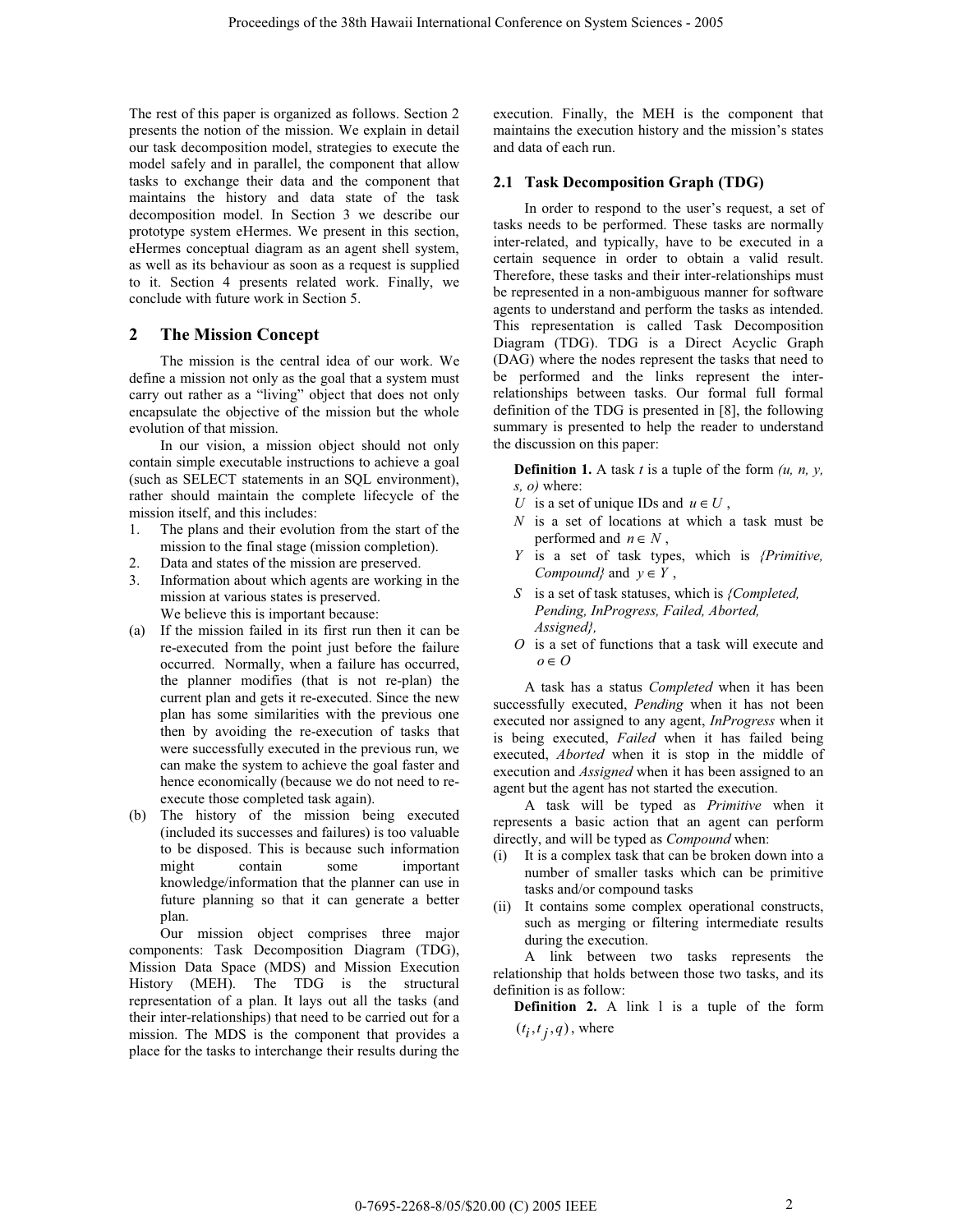Q=*{Includes, DependsOn}*, *T* is a set of tasks and  $i \in \mathbb{Z}^+, j \in \mathbb{Z}^+, q \in Q, i \neq j, t_i \in T, t_j \in T$ 

A link attribute *DependsOn* represents the dependencies that exist between tasks. If task A depends on task B, then task B must be completed first before task A begins. In other words, this attribute set the priori between tasks. The priori between tasks exists because of several reasons such as time or limit constraints, data dependencies to name a few. The attribute *Includes* on the other hand, captures not only the priori relationship between tasks but also the inclusion. For instance, a task of "building a house" will include tasks of "set building foundation", "erect building frame", etc. and hence it is logical to perform the foundation laying and frame establishment first before the house can be build.

**Definition 3.** *A Task Decomposition Diagram (TDG) is a DAG (Direct Acyclic Graph) = (T, L)*, where *T* is a set of tasks, *L* is a set of links.

**Definition 4.** A primitive task cannot depend on any other task(s), and this constraint is specified as follow:

Given 
$$
f_y : T \to Y
$$
,  
\n $\forall (t_i, t_j, q) \in L$ ,  $f_y(t_i) \neq primitive, i \in \mathbb{Z}^+, j \in \mathbb{Z}^+$   
\nand  $q \in Q$   
\n $\forall (t_i, t_j, q) \in L$ ,  $q = \text{Includes}$ ,  $f_y(t_i) = \text{Compound}$   
\n $\land f_y(t_j) = \text{Primitive}, i \in \mathbb{Z}^+, j \in \mathbb{Z}^+ \text{ and } q \in Q$ 

Figure 1a shows the visual representation of the TDG. The circle nodes represent compound tasks while square nodes represent primitive tasks. *DependsOn* type is illustrated by using dashed-arrow-line, while a solidarrow-line is used to illustrate the *Includes* type. The arrow dictates who depends on who. An arrow that is drawn from A to B means that A depends on B.

When a mission gets executed, the system actually executes the TDG. Executing all the available primitive tasks carries out the TDG execution. Available in this context means that those "pending" tasks. This can be regarded as bottom-up operation as well since primitive tasks are terminal nodes in the TDG. Primitive tasks cannot depend on any other task in our mode (refer to Definition 4) and hence they are executed in concurrent fashion.

A compound task is turned into a primitive task if and only if all its direct sub-tasks have been completely and successfully executed. Once the compound task has turned into a primitive type, it becomes a candidate for an execution in the next cycle of execution.

Figure 1 shows how a TDG is executed. First, tasks X, Y, T, U, V, W and Z are executed. On completion of the execution of task X, Y and W, task B's

type will be changed to primitive. Similar to task B, task E becomes a primitive task because all of its subtasks are completed. Task D however, remains as a compound task because task E has not been completed yet. This situation is illustrated in Figure 1b. In Figure 1c, because tasks B and E have been completed, task D now becomes a primitive task and is ready to be carried out. Figure 1d shows the result after task D has completed. Finally, in Figure 1e, only a single task, i.e. task A, needs to be carried out. Upon completing this task, it is said that the mission has completed.



**Figure 1: The Sequence of The TDG Execution**

It should be noted that our TDG formal description above specifies that dependency links can only exist between compound tasks and between a compound task and a primitive task. When there is a logical dependency between primitive tasks or between a primitive task and a compound task, then the task on which the other depends must be converted into a compound task. By doing this, our model is guaranteed not to cause deadlock or live lock situations during execution

Figure 2 shows the conditions where we have to change the type of some tasks from the primitive into the compound type in order to avoid the deadlock and live-lock situations. In Figure 2a, task G depends on task B, and since both of them are primitives then task G has to be converted into a compound task as depicted in Figure 2b. In Figure 2c, a primitive task G depends on a compound task C, and hence it has to be converted into a compound task as illustrated in Figure 2d. In conclusion, we define that *a primitive task cannot depend on any other task(s)*.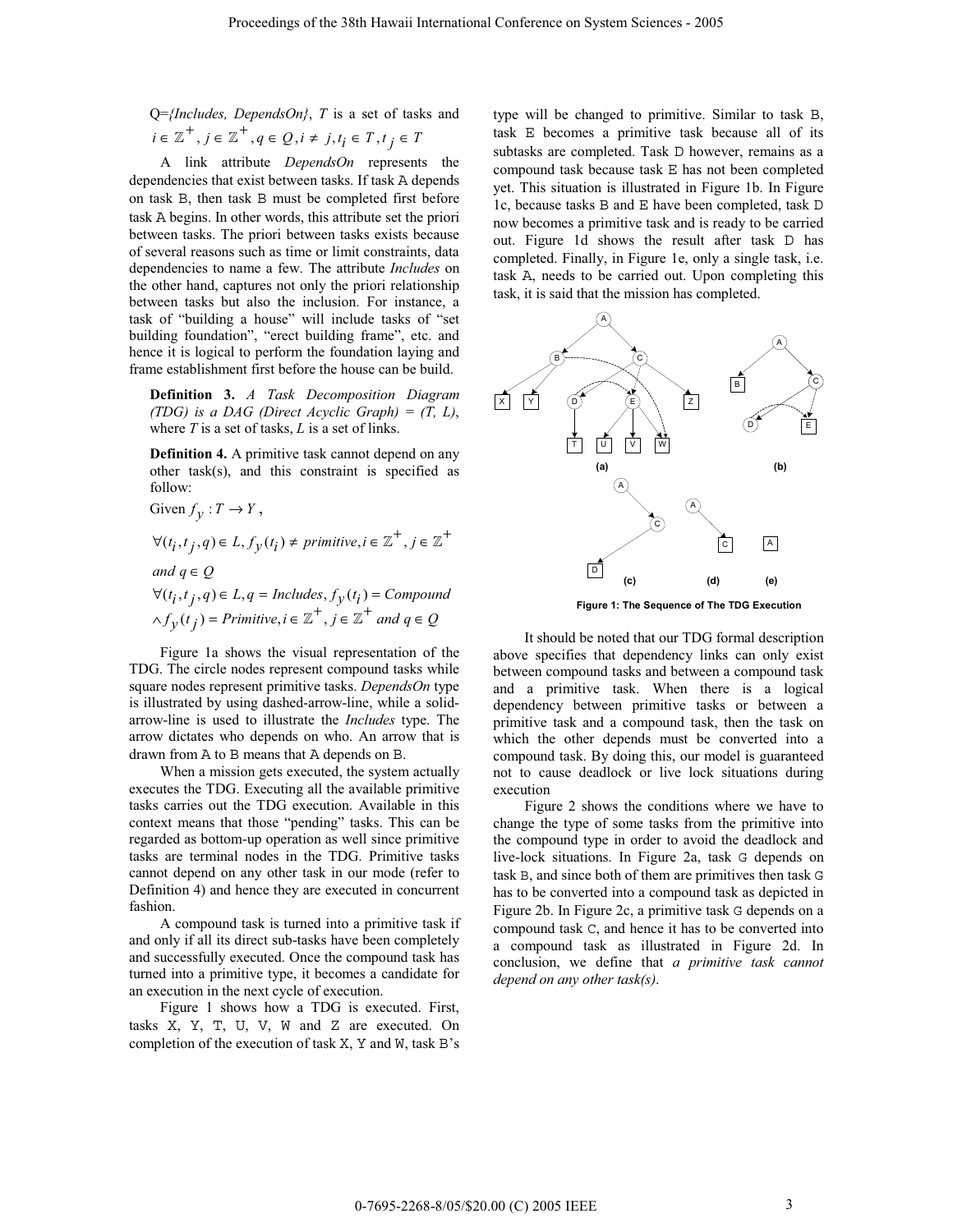

**Figure 2: The TDG Task Type Conversion**

A TDG is dynamic, that is, its structure can change at run-time. At the initial stage, a TDG represents the best possible plan a mission-planner can produce. It must be noted however, the planner can only predict what can happen without knowing if it will happen, i.e. it would be generally very difficult for a planner to produce an initial plan that is guaranteed to succeed. Depending on the dynamicity of the environment in which the plan is carried out, failures may occur. Hence, a mission must be dynamic for it to have a greater chance of succeeding. By that we mean that the system must be able to modify the plan at run-time. Modifying a plan means changing the TDG structure. Since the TDG is a DAG, then changing its structure will simply be adding and/or removing nodes and links. The discussion about how to change the TDG at runtime can be found in [6].

#### **2.2 Mission Data Space (MDS)**

Software agents execute tasks that are specified in the mission. In other words, every agent that is assembled at run-time is given one or more tasks to execute. When the tasks' locations are the same then the system will assign them to a single agent. When tasks in a mission are executed, they may or may not produce results. In turn, these results may or may not be needed by other agents who may either is currently working on other tasks, or simply is waiting for the results because those results are needed before the agents can continue working. The Mission Data Space (MDS) was created to cater such requirement. MDS is local to a mission, hence only agents that are working to a mission can read and write data to it. Other agents, although they are in the same community are not allowed to access the MDS.

We model the MDS to be local to a mission for the following reasons:

1. *Privacy*. In MAS shell, many missions can be run concurrently. Different users can executed the same missions (such as finding the best investment portfolio) at the same time. For this reasons we do not wish other agents than ours looking at our data.

2. *Security*. Most importantly, we cannot allow unfamiliar agents lurking around in our space trying to steal some piece of information

**Definition 5.** *Mission Data Space (MDS)* is defined a set of tuple of the form  $(u, r, t_s)$  where:

 $u \in U$  and *U* is a set of task unique IDs (see Definition 1),

 $r \in R$  and *R* is a set of output/result

 $t_s$  is a timestamp.

Based on the above discussion, it can be seen that MDS is the component that maintain the data of the mission at any time. MDS is not persistent by its own, in fact, its persistency is managed by the next module we are going to discuss, the Mission Execution History (MEH)

#### **2.3 Mission Execution History (MEH)**

The final component of the mission object is the Mission Execution History (MEH). The plan generated by the planner is the best possible plan that it can generate at that time. However, there is nothing preventing the failure of it at all. Our mission object, through its MEH component provides a mechanism for the system to suspend the mission, get the modified plan and re-execute the plan (recall, modifying the plan means modifying the TDG structure as mention in Section 2.1). MEH remembers the state and data at the time the mission gets suspended and re-execution is carried out from that point. Tasks that have been completed prior to the mission suspension will not be executed again unless the result is not valid anymore. For instance, if the current plan involves in some currency conversion then reusing a result from yesterday's execution may not be adequate. In this case the task must be re-executed.

**Definition 6.** *Mission Execution History (MEH)* is a set of tuple of the form  $(r, t_S, d_{t_S}, p_{t_S})$  where:

 $r \in \mathbb{Z}^+$  is the run number,

 $t<sub>s</sub>$  is the timestamp at which the snapshot is taken

 $d_{t_s} \in D$  and D is the MDS defined in Definition

5, is the snapshot of MDS at time  $t_s$ 

 $p_{t_s} \in P$  and P is the TDG defined in Definition 3,

is the snapshot of the current plan/TDG at time  $t_s$ .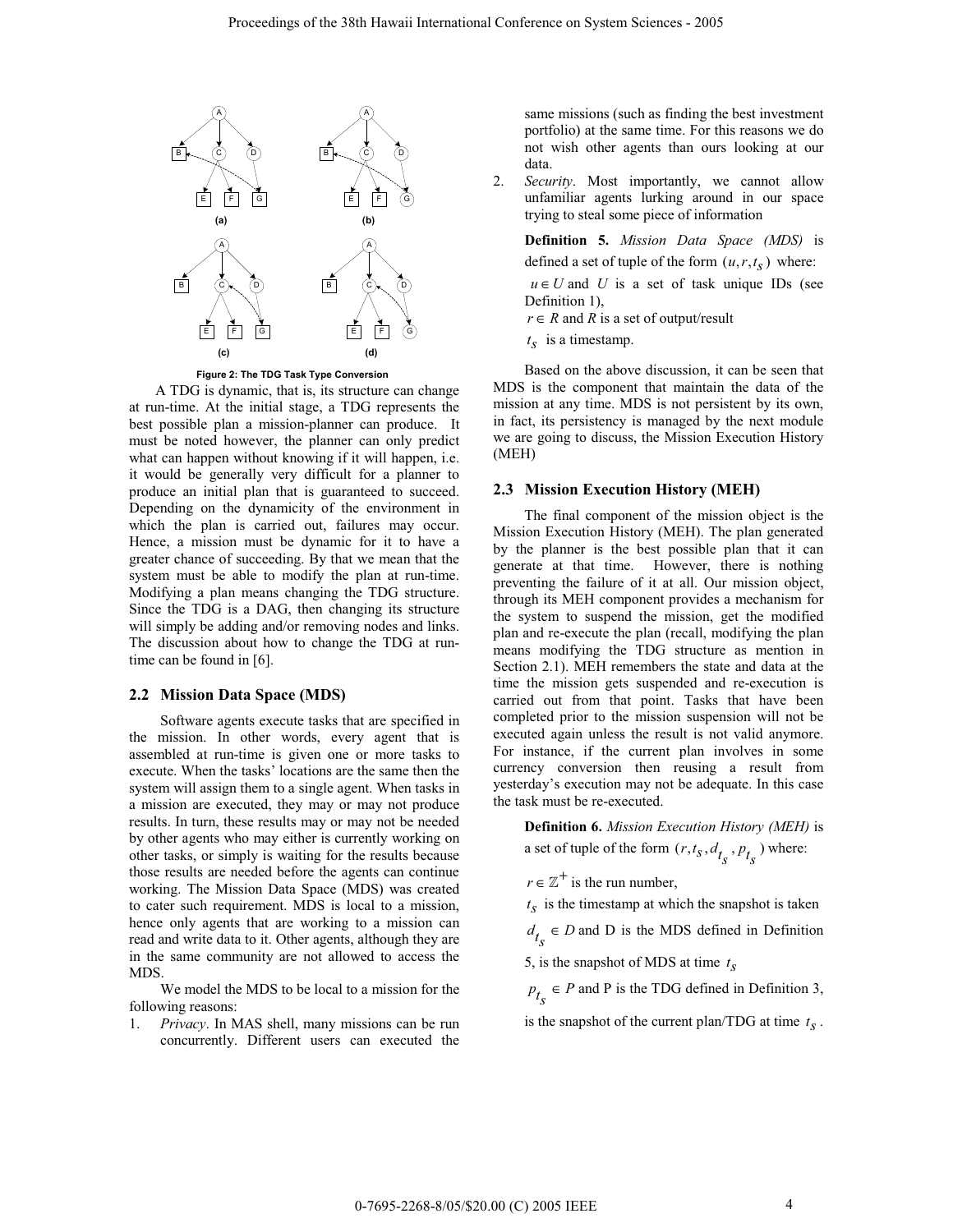The run number is a positive-sequential number that represent how many times the mission had been run. From Definition 6 above, it can be seen how the state and data of the mission is maintained. The state of the intermediate data is maintained by capturing the content of the MDS while the state of the plan is maintained by capturing the current TDG. It should be noted that, since the TDG maintained the status of the tasks then the state of the tasks are also maintained.

When a mission gets suspended or stopped, an instance of MEH is created and stored within the mission object. The mission object can then be serialized to make it persistent. When the missions is resumed or re-run, then the last instance of MEH is loaded into the system and the mission execution is continued from the point where it suspended or stopped. We believe that such a notion is important. For instance, if the condition of the environment is impossible for the mission to be continued then it is a good idea to suspend the mission until the environment permits. However even, suspending the mission should not mean that when it is resumed, the system must start from the beginning again. These notions of mission suspension and on-demand agent assembling (which will be discussed in the next section) are some of the important features of our research project.

We acknowledge that maintaining the complete structure of TDG in each snapshot can make the mission object consumes unnecessary space. However, our main research focus at this stage is not about making the mission object as compact as possible. We also noted that the technique described in [5] can be used to minimize the size of the mission object.

### **3 eHermes: The Multiagent System Shell**

The notion of assembling agents on-demand was first introduced in [6]. The main idea is to create agents only when they are needed. This is in contrast to systems that have a set of agents with predefined functionalities running and waiting for some tasks to be assigned to them. We regard such systems as inefficient systems especially because they might require substantial system resources. In our vision software agents should not exist when they are not needed and only get created when they are needed. We refer this notion to as *on-demand agent assembling*. Moreover, such creation and deletion of agents and the coordination of the agents (including newly created ones) should be automated. In our shell, agents are dynamically created based on the mission in-hand. A mission can be complex or simple, and naturally, a complex mission needs more computations, and hence, more agents might be needed to complete the request. For instance, a request to find the best investment portfolio for an individual is more complex than to find the best price for a home theatre system.

eHermes is the prototype system being developed as the proof of concept for vision described earlier. The conceptual view of eHermes as an agent-shell system is illustrated in Figure 3. eHermes has three major components, they are: *Mission Generator*, *Mission Planner* and *Agent Assembler*. Apart from these components, eHermes is equipped with several important repositories such as Ontology, Mission Repository and Agent Component Library (ACL).



Mission object can be generated by the Mission Generator for a given request, or supplied from an external source, such as, human user or other system. A request comes from an actor, which again, can be a human user or other agent systems. An external source, which has a mission object already, can just inject this object into the system and hence removing the need regenerating it again. Such a notion is important for our approach because in our view, the mission must be suspend-able or stoppable at any time and can be resumed later. In other words, the mission is a pluggable object to the eHermes shell system.

Recall from the previous discussion that a mission object contains a plan/TDG. However, the Mission Generator is not equipped with the planning ability and hence must rely of the Mission Planner to supply it with a plan, which the system must execute to fulfill the request. The plan drawn by the planner is the best plan the planner could possibly produced at the time. Finding the best planning algorithm is beyond the scope of our project, however, any HTN-based planner [11] can be used.

When the planner makes a plan, it always check the mission repository in order to re-use the existing plan if there is any. If none is readily available, it will then decompose the request until the best final plan has been achieved. The final plan has the TDG-like structure. The Mission Planner will use appropriate domain knowledge in order to interpret the request correctly as some words have different meanings depending on the context in which those words were used. For instance, the word "surfing" would have a different meaning when the context is about the Internet as opposed to sports.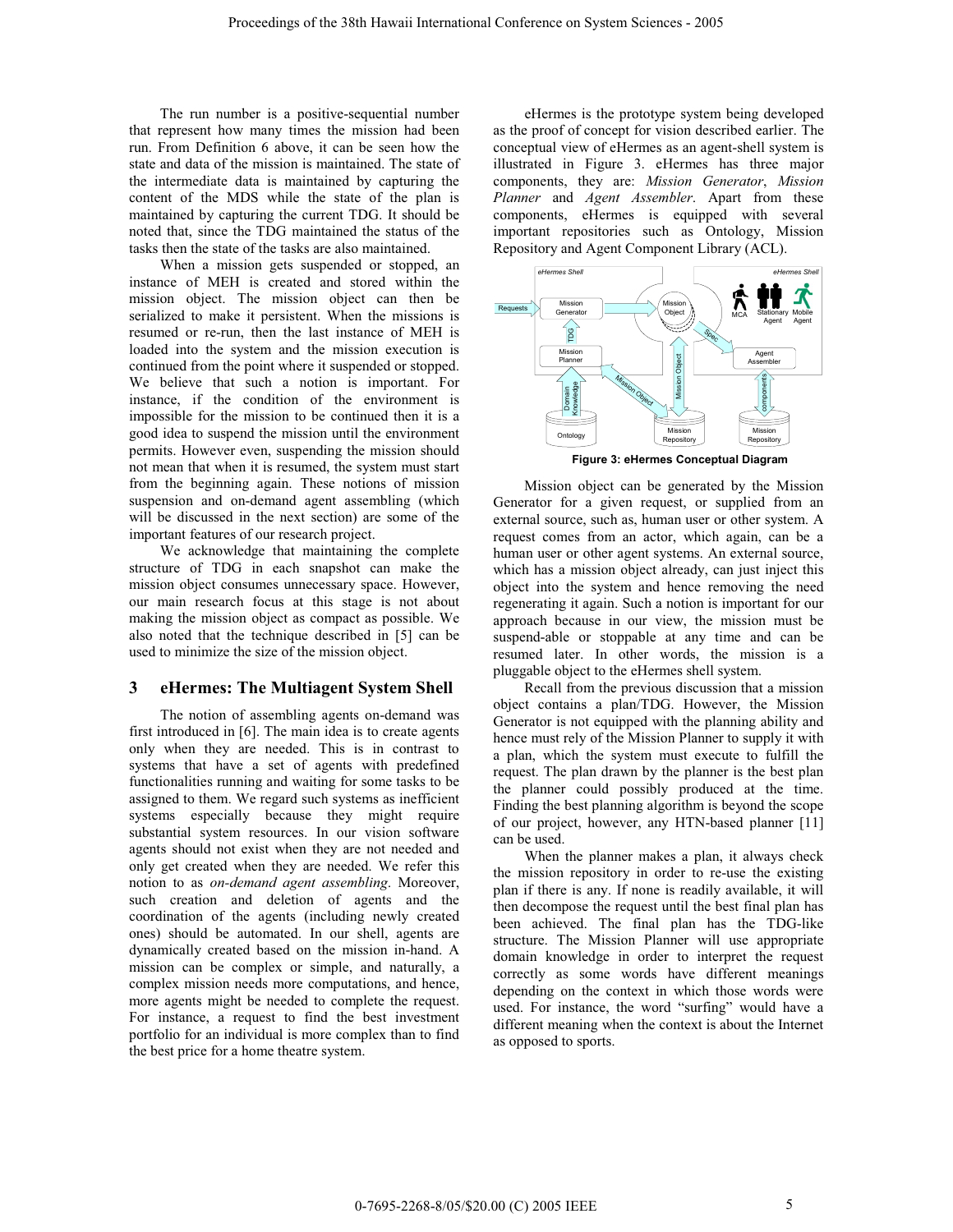A TDG is returned back to the Mission Generator once the planning is complete. This TDG is then packed together with the structures to support MDS and MEH to become a mission object. The mission object is fed into the Agent Assembler component. The Agent Assembler is the component that is in charge for creating agents on the fly and at run-time. Agents created with this module can be a mobile or stationary agent. During the agent assembly, the Agent Assembler will use any reusable agent components, which is stored in the Agent Component Library (ACL).

When a mission object is pass on to the agent generator, a special agent called *Mission Control Agent (MCA)* is created. The MCA is a special agent because its main tasks are to:

- (a) *Monitor and manage the execution of the given mission.* This involves in suspending and resuming the execution if requested or if the mission has failed.
- (b) *Control the creation of worker agents.* This involves in specifying what needs to be created and when. Since it monitors the progress of the execution, it knows when and what type of agent is needed. Part of the specification it produces for the agent generator is the type of agent (mobile or stationary) and the task(s) this agent has to perform.
- (c) *Coordinate the worker agents*. Agents that are working in the mission must be coordinated so that there no overlapping jobs, no race condition between agents and data from an agent is available when the other is needed.
- (d) *Mediate between the actor and the system.* Inform the requestor about the status of mission execution at anytime.

The MCA does not execute the mission itself, rather through the help from a number of agents that gets created at run-time. These agents can be either mobile and/or stationary agents depending on whether the tasks need to be performed locally or remotely. Tasks are executed concurrently in a bottom-up fashion as presented in Section 2.1. By executing the tasks in this fashion, as opposed the one presented in [7], we are able to achieve a faster result, yet still simple to manage.

When the tasks are available to be executed (that is those with attributes are primitive and Pending), they will be inspected by the MCA. MCA will request the Agent Assembler to create agent(s) one for each task or a group of them. MCA uses the following strategies:

if At-Minimal-Cost is true then

{

for all the tasks that are ready to be executed

 requests for creation of an agent for local-pool requests for creation of an agent for remote-pool instructs the agents to start executing the tasks

```
} 
else
```
{ for all the tasks that are ready to be executed

```
 { 
    requests for creation of an agent for current task 
    instructs the agent to carry out the task. 
 } 
}
```
 As shown in pseudo code above, if the mission has to be run at the minimal cost then the system will group tasks together based on their locality. This group of tasks is then assigned to a single agent to be performed. If there is no cost restriction for the mission, the system generates agents for every single task in the mission and executes them concurrently.

Each of the worker agents that are created by the Agent Assembler has a Global Unique ID (GUID), which is returned to and maintained by MCA. MCA monitors the status and whereabouts of all the agents it requested.

The Collaboration diagram shown on Figure 4 illustrates the behaviour of eHermes. The diagram is simplified by removing some unimportant details yet it shows the behaviour of the system starting from accepting a request from an actor.

- (1) An actor asks the system to solve a request. This request is sent to the Mission Generator.
- (2) The Mission Generator calls one of the Mission Planner's services, called plan(), to get the best plan for the request supplied by the actor..
- (3) Once the Mission Planner finished the planning, it returns a TDG to the Mission Generator
- (4) Once the TDG is obtained, the Mission Generator creates a mission object.
- (5) The Mission Generator uses the Agent Assembler's service called createMCA() to create the MCA. The mission object created in (4) is passed on to the Agent Assembler.
- (6) Once the MCA is ready, it gets the TDG from the mission object.
- (7) TDG execution starts now;
	- (7.1) The MCA iterates the TDG and picks all those tasks that can be executed, i.e. those tasks that are pending and has not been assigned. Specifications for these agents are built at the same time.
	- (7.2) For each of the specifications produced, an agent, which can be either mobile or stationary (depending on the specification) is built.
	- (7.3) Once the agents are made, they are assigned with one or many tasks. The MCA sends a command "go" to instruct the agents to start executing the  $task(s)$ . If the task(s) need to be performed remotely

 <sup>{</sup>  if the task's location is local then put into local-pool else put into remote-pool.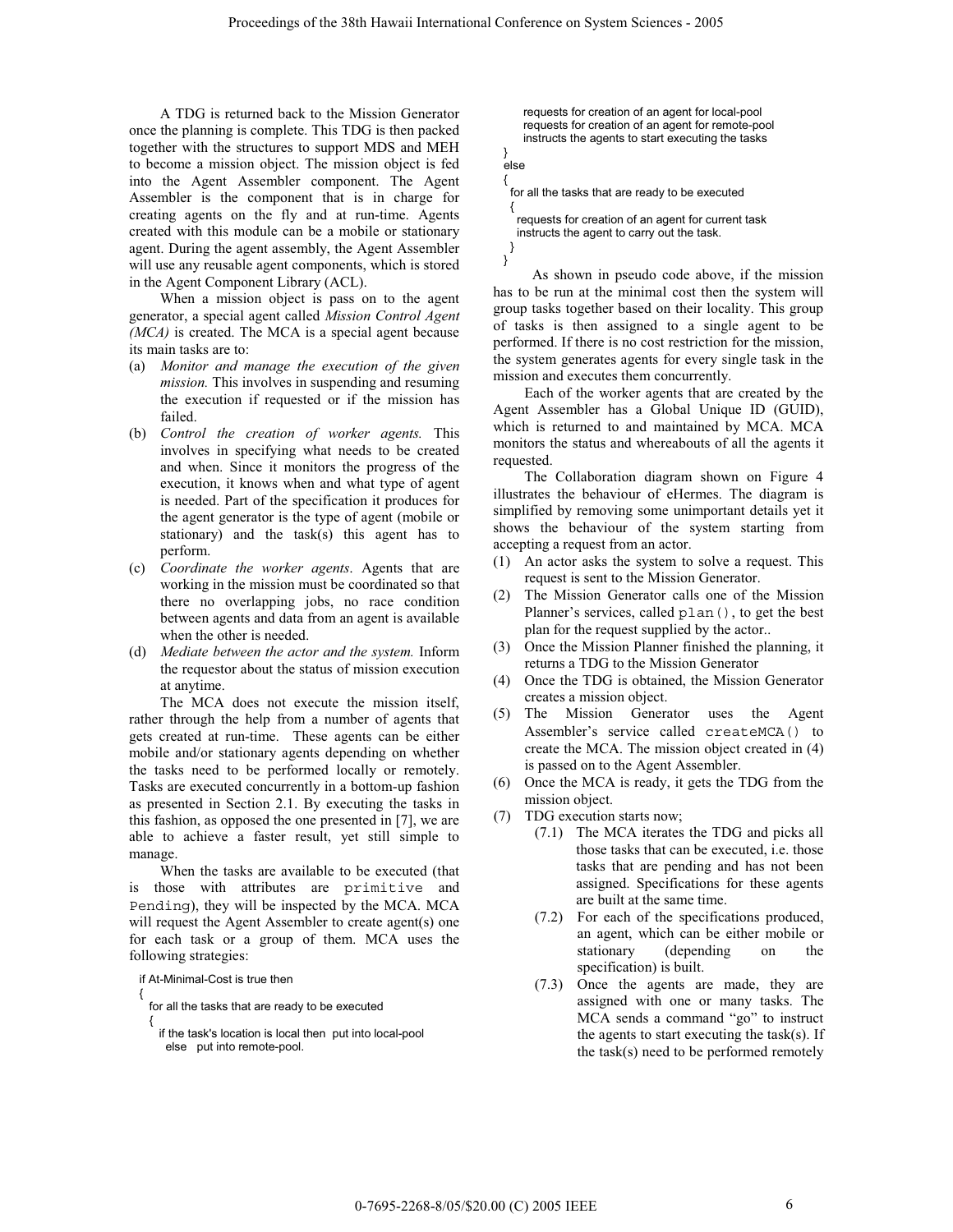then the agents travel to the target destination automatically before initiating the execution.

- (7.4) When the result of previously executed task is needed, the agents send a request to MCA for the result.
- (7.5) The MCA gets the result requested from the MDS in the mission object and returns it to the requestors.

The sequence of the executions presented above is repeated until all the tasks are completed. It should be noted that Figure 4 does not illustrate the interaction behaviour between the MCA and the actor, nor the behaviour of the system when there are one or more tasks have failed or have been aborted by the user. Such details are left out from the diagram in order to reduce the complexity of the diagram and hence ease the discussion.



#### **Figure 4: eHermes Behaviour Diagram**

When a task has failed during the execution, the agent informs the MCA about the situation. The MCA then informs the planner and the actor about this situation. The actor may choose either to get the planner re-plan or abort the whole mission. If re-plan is chosen, then the planner will re-plan and send the modified part (not the whole plan) of the plan to MCA. This modified part is the delta (or the difference) between the old and the new plans. Once received, the MCA will change the internal TDG structure of the mission object as presented in [6]. Furthermore, the MCA will send various commands to the working agents either to ignore some previously assigned tasks (since now they are not par of the new plan) or abort some tasks.

eHermes is being implemented on top of the mobile agent toolkit called Grasshopper [9]. eHermes consists of two parts, they are the client and server sides. The client sides is a lightweight Java program which purpose is to give the user a visual interface to interact with the main engine. Java language was

chosen because we would like out client side to be as portable as possible, so that it can be installed on small PDAs. Figure 5 shows the screen snapshot of eHermes client side.



**Figure 5: eHermes Client Screen Snapshot**

The main window of the eHermes clients consists of 4 parts. The top left-hand side window shows the internal content of a mission, which includes the structure of the TDG, MDS and MEH. When the mouse is clicked on any of the item on the top left-hand side window, the bottom left-hand side window shows the details of the item of interest. For instance, if the item is a task, then the task's name, type, and status are shown. The top right-hand side window shows the visual structure of the TDG. The rectangle items represent the primitive tasks while the circles represent the compound tasks. Throughout the execution of the mission, these items are animated to indicate their status, such as executing, failed, aborted, pending or assigned. Finally, the bottom left-hand side window shows the log of the mission execution. It shows, which agents are created, destroy, moving, and executing.

The server side of the system contains a much simpler user interface, it lists the running agents which are dynamically created and destroyed at run-time. The Grasshopper agent toolkit was chosen because it is one of the few toolkits that supports mobile agents. Furthermore, since it has a Unix/Linux version we can perform testing on a number of hosts of different operating systems.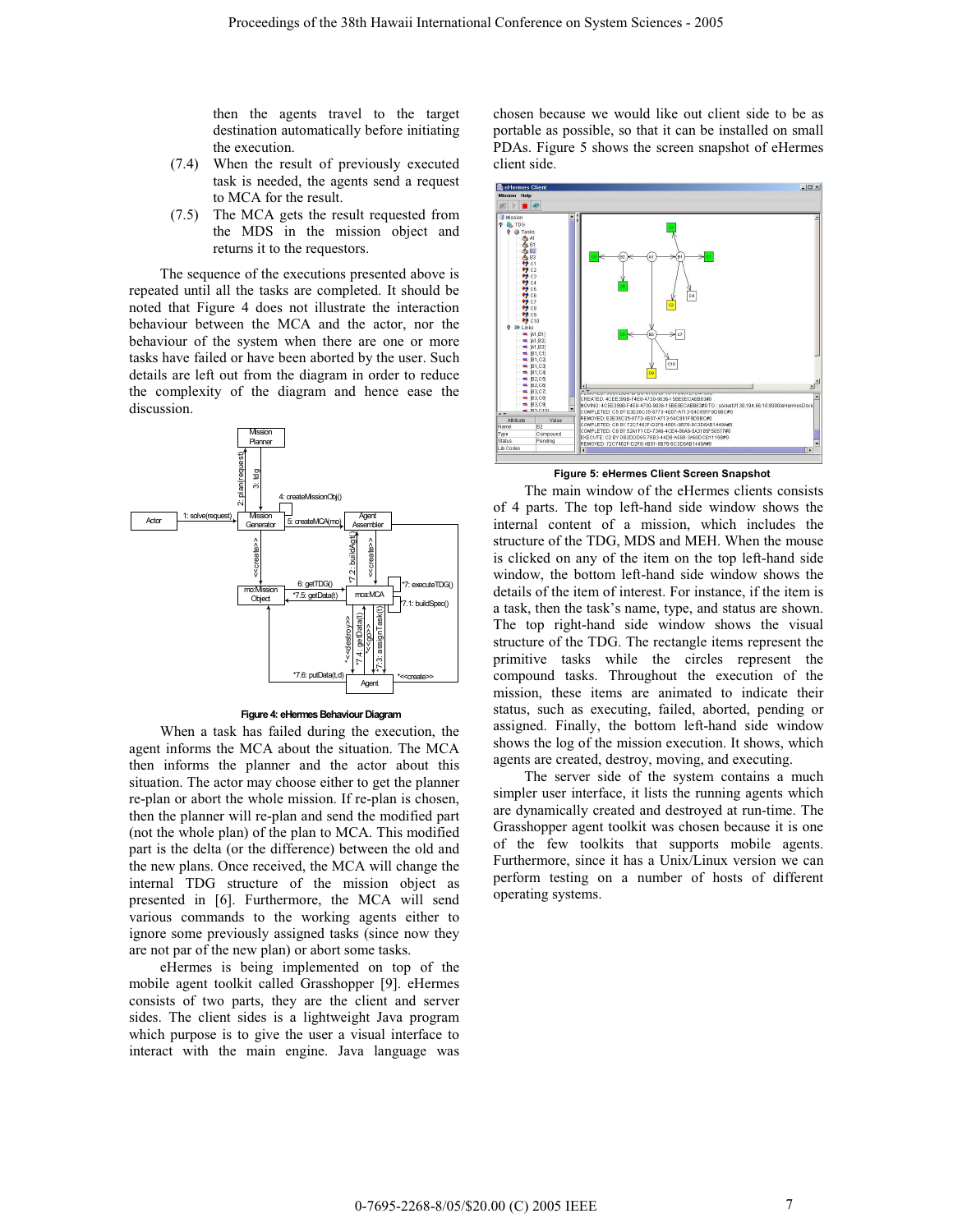

**Figure 6: eHermes Server Screen Snapshot**

### **4 Related Work**

Decomposing a complex task into a hierarchical structure is not new; approaches such as TÆMS and Chandrasekaran's Task Structure [4] have been proven to be useful. With a similar view, the concept of agent generation has been approached before such as in DESIRE [3] and Zeus [10] to name a few.

Originally TÆMS was developed as a framework to analyse and design agent coordination mechanisms from the tasks, their interrelationships and environment point of view. TÆMS models the structure and interrelationship between tasks in a structure named Task Structure. Task Structure is similar to a plan. Task Structures can be super imposed one on another creating a family of plans. TÆMS is enriched by a set of predefined relationships and functions. TÆMS' Task Structure contains too many features that are not desirable in our project, such as multiple plans representation, and some predefined relationships to name a few. Because the mobility nature of our agents, carrying multiple plans is not desirable since it makes the size of the agent large and potentially has a monetary effect in a wireless.

In 1983, Chandrasekaran introduced a model he named Task Structure, which he used to model a knowledge based system from the point of view of tasks. Chandrasekaran's Task Structure is regarded is a simple task structure, which in fact is too simple for us to adopt. For instance, the Task Structure does not capture inter-relationships between tasks other than the "composed-of" relationship. Hence, there is no notion of priority (such as A must be performed before B) in the Task Structure. Furthermore, the Task Structure does not model any task attributes at all, which is regarded as one of the important keys for agent coordination in our model.

Brazier introduced a new notion in task decomposing by retaining other information such as control structure, knowledge structure and role delegation within the model itself [1]. This entirely can be done formally within a framework called DESIRE. Like other task decomposition techniques, DESIRE has a notion for compound and simple tasks, called *complex* and *primitive* tasks. However, not like others DESIRE has a capability of specifying the behaviour of complex tasks and data flows between those tasks. Like TÆMS, DESIRE is overly complex for the purposes of this project. However, DESIRE is able to specify the task behaviour and data flow. TDG allows the data flow based on Java's Java Space™ mechanism.

Zeus is a rapid agent development toolkit for multi-agent systems by providing the agent developers with a library of software components to use, such as for communication (KQML or ACL), coordination protocols, etc. While Zeus offers agent generation as well, it is different from eHermes in that Zeus' target users are developers while eHermes' are end users or even other agents. eHermes does not require its user to have any knowledge about how to build an agent system or even have some familiarities with the notion of agent. The user only needs to be able to supply the request in the format that eHermes understands and eHermes will take care of the agents' creation, execution and coordination.

Brazier in [2] promotes a notion called the *agent factory*. Brazier's main argument is that for a mobile agent to be effective, it must be able to move from one target to another in a heterogeneous environment, not just in a homogeneous environment. He points out that one possibility of achieving this is by moving the specification of that agent (and its data/state) as opposed to its actual code. The agent gets generated at the target host, supplied with the previous data/state and continues the execution at the host target. Similar to Zeus, agent factory requires the user to be agent-aware and have deep programming background.

# **5 Conclusions and Future Work**

In this paper, we have presented the notion (and an implementation as a shell) of assembling agents (stationary or mobile) on-demand and at run-time, and then managing the execution of these agents, based on a mission generated by a Mission Planner. We note, however, that at this stage our approach relies on the ability of the Mission Planner to generate the best plan not only for the initial stage but also at later stage (runtime) should the plan needs to be modified or adjusted. Furthermore, we assume at this stage that the planner will take a reasonable amount time to generate a plan. Our research focus is not about finding a technique to generate a plan but rather on how to execute a plan (as a